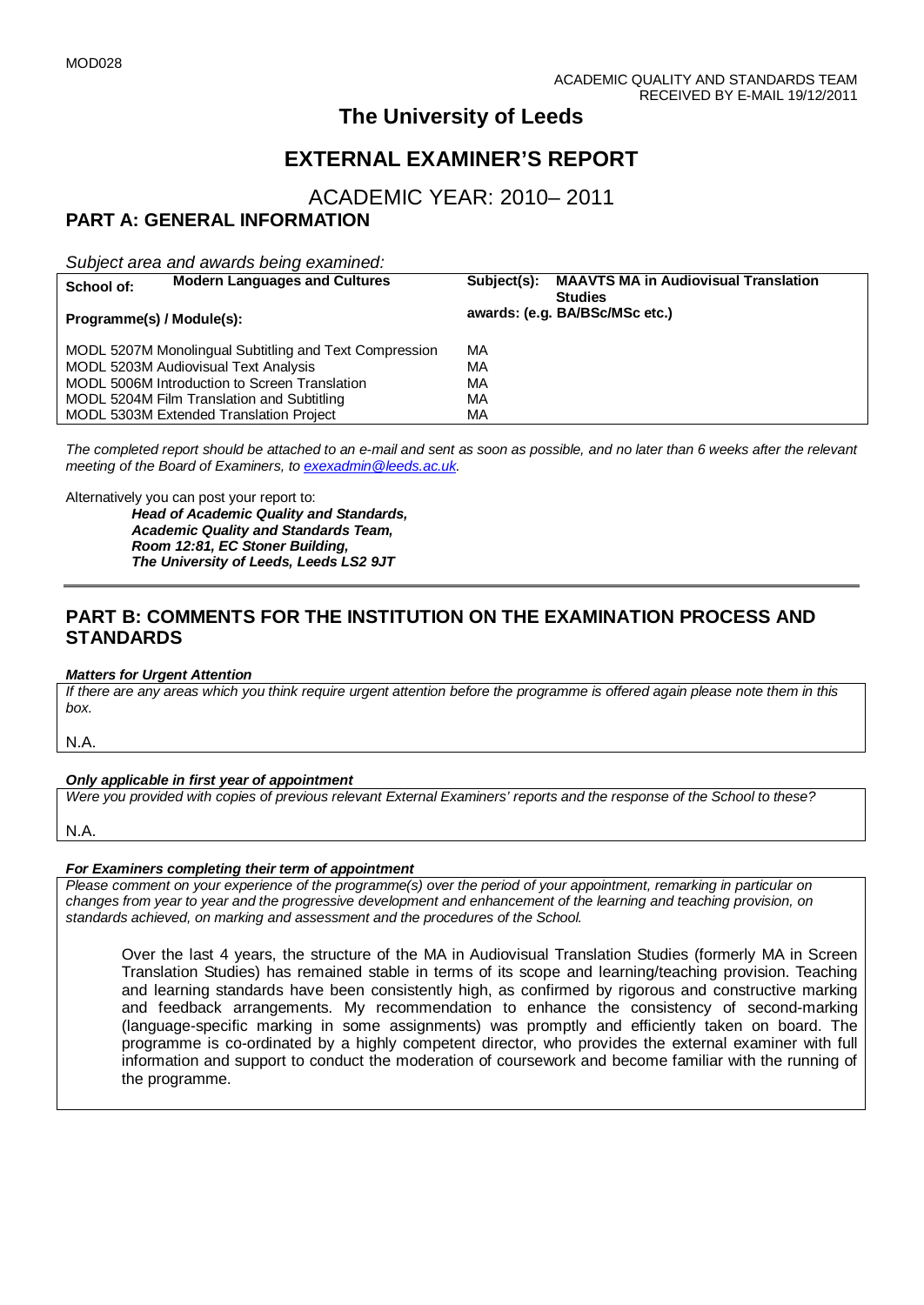### **Standards**

- 1. **Please indicate the extent to which the programme aims and intended learning outcomes (ILOs) were commensurate with the level of the award?**
	- *The appropriateness of the intended learning outcomes for the programme(s)/modules and of the structure and content of the programme(s);*
	- *The extent to which standards are appropriate for the award or award element under consideration.*

As in previous years, the aims and ILOs of the programme are clearly commensurate with the level of the award.

#### 2. **Did the aims and ILOs meet the expectations of the national subject benchmark (where relevant)?**

• *The comparability of the programme(s) with similar programme(s) at other institutions and against national benchmarks and the Framework for Higher Education Qualifications.*

With reference to the QAAHE Framework for HE Qualifications, the Intended Learning Objectives of the MA in Screen Translation Studies are appropriate and adequately defined across the range of modules which I have had the opportunity to moderate. In this respect, the structure and standards of the programme are comparable to similar programmes delivered by other British institutions.

#### 3. **Please comment on the assessment methods and the appropriateness of these to the ILOs?**

- *The design and structure of the assessment methods, and the arrangements for the marking of modules and the classification of awards;*
- *The quality of teaching, learning and assessment methods that may be indicated by student performance.*

As in previous years, I have been provided with ample information on the assessment procedures used in this MA programme, as well as the number, type and size of assignments to be submitted by students for each of the MA course units that I have been asked to moderate. In this respect, I am satisfied that the assessment methods are fair and operate equitably; that the internal examiners applied appropriate standards in a consistent and impartial manner; and that the students' results are a fair reflection of their performance. Markers' assessment is detailed and transparent: feedback forms are highly commendable in that they deliver highly informative and itemised feedback. I have also found that markers' feedback adequately identifies weaknesses in students' essays, where necessary.

#### 4. **Were students given adequate opportunity to demonstrate their achievement of the aims and ILOs?**

- *The academic standards demonstrated by the students and, where possible, their performance in relation to students on comparable courses;*
- *The strengths and weaknesses of the students as a cohort.*

As in previous years, and on the basis of the scripts I have moderated, students registered in the programme achieve very satisfactory academic standards, with only exceptional instances of resits. Students show (i) very good understanding of the nature and scope of the processes of intercultural and intersemiotic mediation that they are expected to carry out in working with audiovisual texts; (ii) satisfactory analytical skills in accounting for their mediation decisions; (iii) familiarity with professional and scholarly literature in their chosen field of specialisation; and (iv) proficiency in the use of technological tools required to complete the course tasks.

#### 5**. For Examiners responsible for programmes that include clinical practice components, please comment on the learning and assessment of practice components of the curriculum**

N.A.

#### 6*.* **The nature and effectiveness of enhancements to the programme(s) and modules since the previous year**

 *It would be particularly helpful if you could also identify areas of good practice which are worthy of wider dissemination.* 

There have been no enhancements relevant to this section of the report.

#### 7.**The influence of research on the curriculum and learning and teaching**

 *This may include examples of curriculum design informed by current research in the subject; practice informed by research; students undertaking research.* 

Students in this programme become familiar with widely held interlingual and intercultural mediation conventions in the field (informed by academic and professional research) and relevant scholarly literature in this subject area.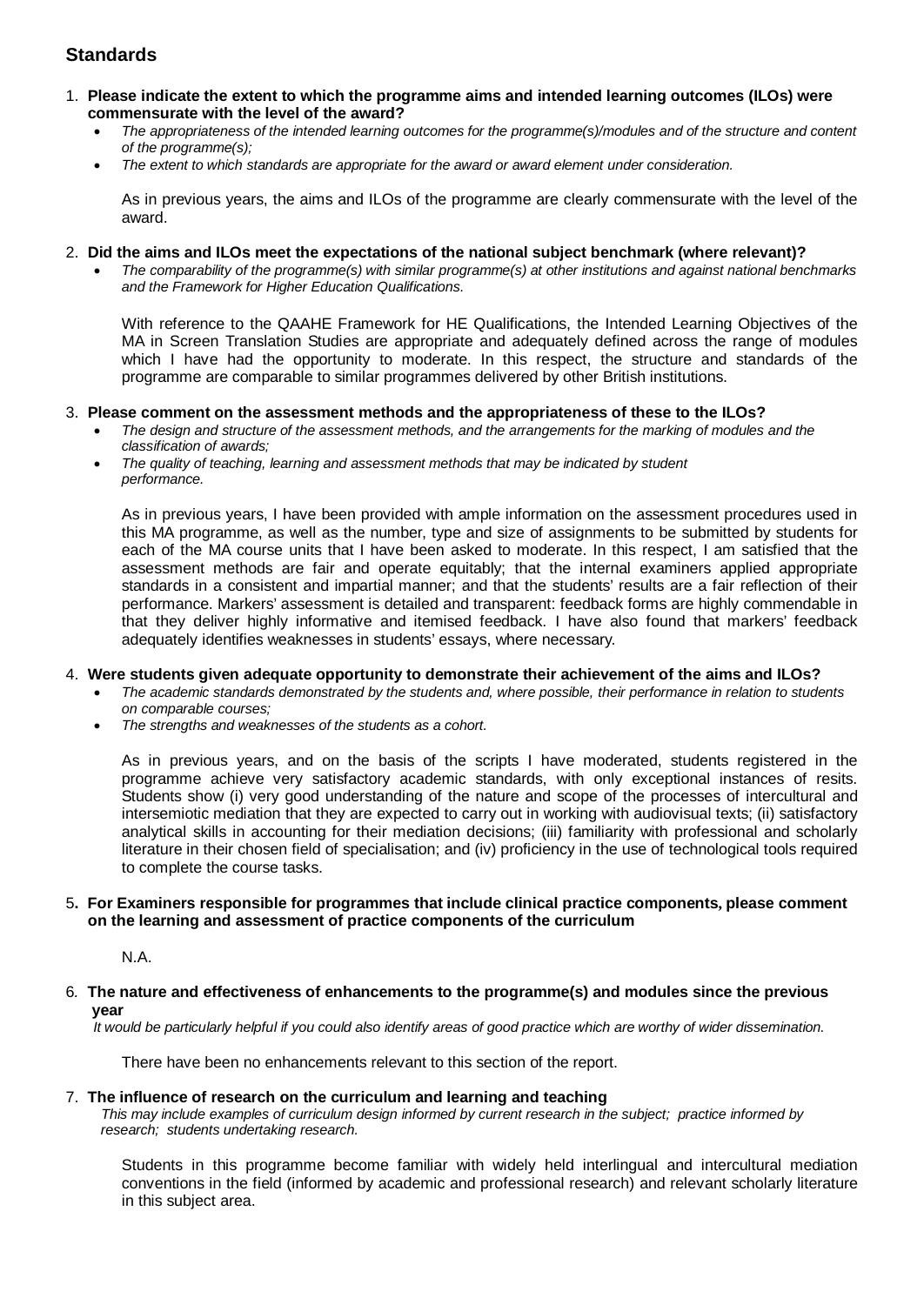### *The Examination Process*

- 8. **The University and its Schools provide guidance for External Examiners as to their roles, powers and responsibilities. Please indicate whether this material was sufficient for you to act effectively as an External Examiner**?
	- *Whether external examiners have sufficient access to the material needed to make the required judgements and whether they are encouraged to request additional information.*

Yes, the material provided was sufficient.

- 9. **Did you receive appropriate documentation relating to the programmes and/or parts of programmes for which you have responsibility, e.g. programme specifications or module handbooks?**
	- *The coherence of the policies and procedures relating to external examiners and whether they match the explicit roles they are asked to perform.*

Yes, I received sufficient documentation in a timely manner.

#### 10. **Was sufficient assessed/examination work made available to enable you to have confidence in your evaluation of the standard of student work?**

As was also the case last year, due to the increased size of the cohort, this year I have assessed samples of the coursework submitted by students in the programme. On the basis of these samples, I am satisfied that the evaluation of the standard of student work is fair and rigorous.

#### 11. **Were the administrative arrangements satisfactory for the whole process, including the operation of the Board of Examiners?**

The administrative arrangements for the moderation of coursework have been, as in previous years, very satisfactory. I was unable to attend the Board of Examiners due to illness, but I was informed about the date ample notice.

12. **Were appropriate procedures in place to give due consideration to mitigating circumstances and medical evidence?**

I cannot comment on this as, to the best of my knowledge, there was no need to apply any mitigating procedure during the taught component of the programme in 2010-2011.

#### *For Examiners involved in Mentoring Arrangements*

*If you have acted as a mentor to a new external examiner or have received mentor support please comment here on the arrangements.*

N.A.

#### *Other Comments*

*Please use this box if you wish to make any further comments not covered elsewhere on the form.*

N.A.